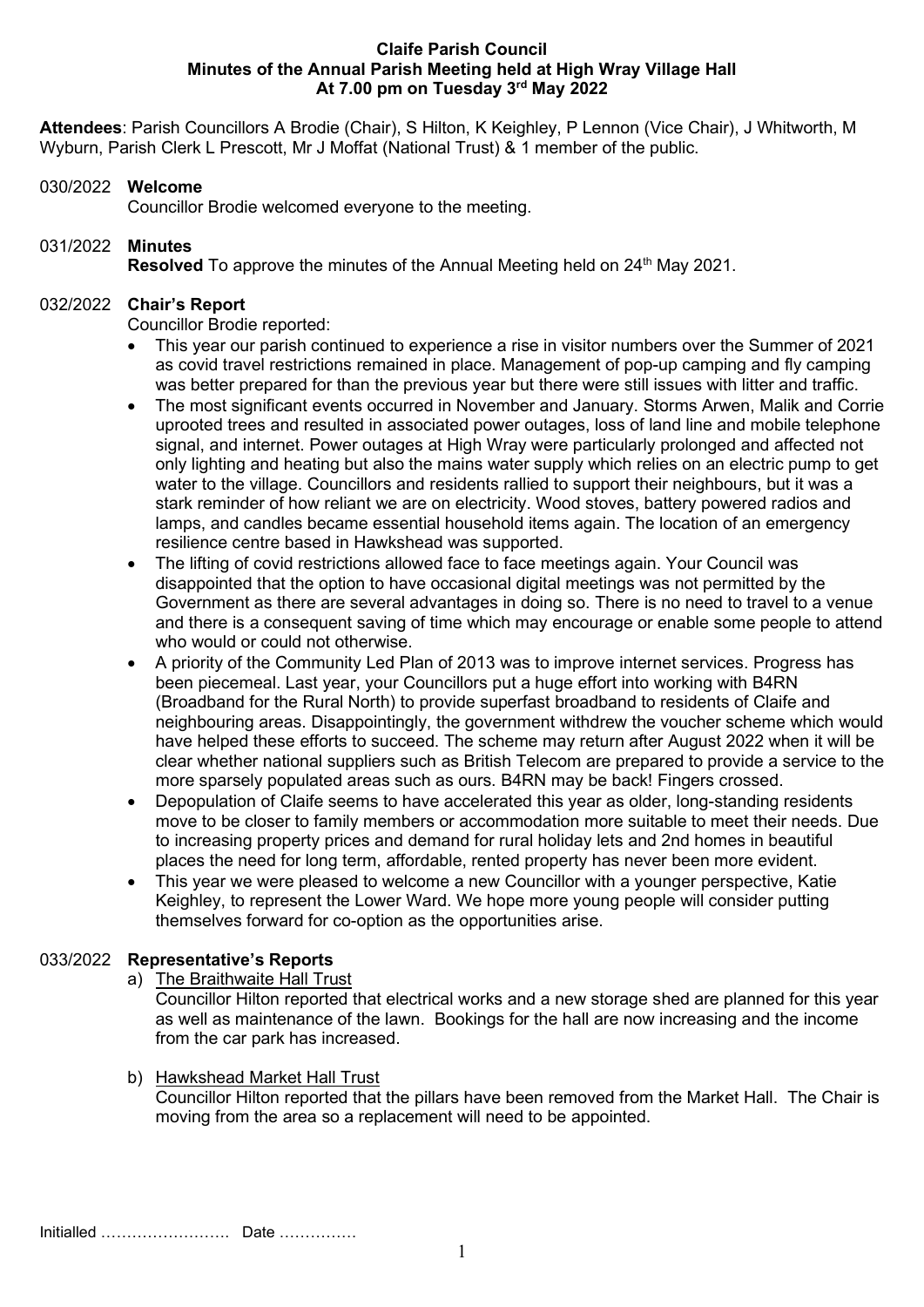- c) Hawkshead Grammar School Foundation Roger Bonham provided a written report, read by the Clerk:
	- The grant programme continues to have good take up amongst the young people of the area. In 2021 they gave grants to 20 young people, 12 for university, 6 for 16-18 transportation, and 2 vocational. 4 of the grants went to Claife young people. They should be able to continue to run the programme at the same level for the next few years.
	- The Museum has undergone a rethink after a disappointing 2021. Taken guidance from other local small museums and Wordsworth venues. Exhibitions have been refreshed, and museum access and days/hours changed to accommodate changing visitor patterns. Early indications are that visitor numbers are back up to 2019 levels (but with better margins).
	- Book cataloguing and condition assessment continues with a small group of dedicated volunteers in the Library. They have now covered 200 of the 1600+ books. The conservator returns in June to conduct refresher training and plan next steps.
	- A rolling programme of maintenance continues, in 2021 windows were updated at 1 Museum Cottages and roof repair completed at School House Cottage. This winter a firebreak has been installed between the cottages.
- d) Windermere Ferry Advisory Group

Councillor Brodie reported:

- The Ferry advisory Group met digitally in September 2021 due to health concerns for members of the group. With the lifting of Covid restrictions in England, the March 2022 meeting was held face to face. The group has no power to make decisions, it can only advise.
- Contactless ticketing payments continue. It is anticipated that discounted paper ticket books will be withdrawn. A replacement digital application will be trialled. Fares will be reviewed in September 2022 and any changes will come into force in April 2023. Details of new ferry information signs, locations and alternative route information to be provided to Parish Councils in May and will be installed in 2022-23.
- A design consultancy firm, Vectis, has been appointed to explore design options for a replacement ferry. At the time of writing this report, no dates had been set for a public consultation regarding design proposal, but the group were advised that this would probably take place in May. The design proposal will be for an electric battery powered cable vehicle with diesel back up to maintain systems. The ferry design will drive land-based infrastructure requirements and development and the plans for these should be included in any consultation. The business case will be presented in September/October 2022.
- A shadow council will be elected in May 2022 and when the new unitary authority of Westmorland and Furness is vested on 1st April 2023, it is hoped that it will maintain the group and proceed with the plans to replace the ferry. This is not guaranteed.

# e) Community-Led Plan

Councillor Brodie reported that the plan needs to be updated. Most of the goals from the plan have been achieved and it is hoped that the work on improvements to the Internet services will produce results over the next year or so.

# 034/2022 Public Participation

- a) A resident reported that a new long-distance path along the west side of Lake Windermere is planned as an initiative by the Lake District National Park Authority. The first stage will be from Newby Bridge to the YMCA and planning approval has been granted. The next stage will be from the YMCA to the Ferry, however some parts of this route may be difficult to traverse.
- b) Councillor Lennon reported on the High Wray Village Hall renovations Five years ago the building was in need of extensive renovations. The Management Committee decided to set up a working group to fundraise and manage the renovations. Alongside this process, Mary Wyburn agreed to update Constitution and change to a Charitable Incorporated Organisation (CIO) and prepare the documentation (including Equal Opportunities Policy and Statement of Intent) to formalise the management of the building in line with Charity Commission requirements, as well as registering the building as an "Asset of Community Value" through Claife Parish Council.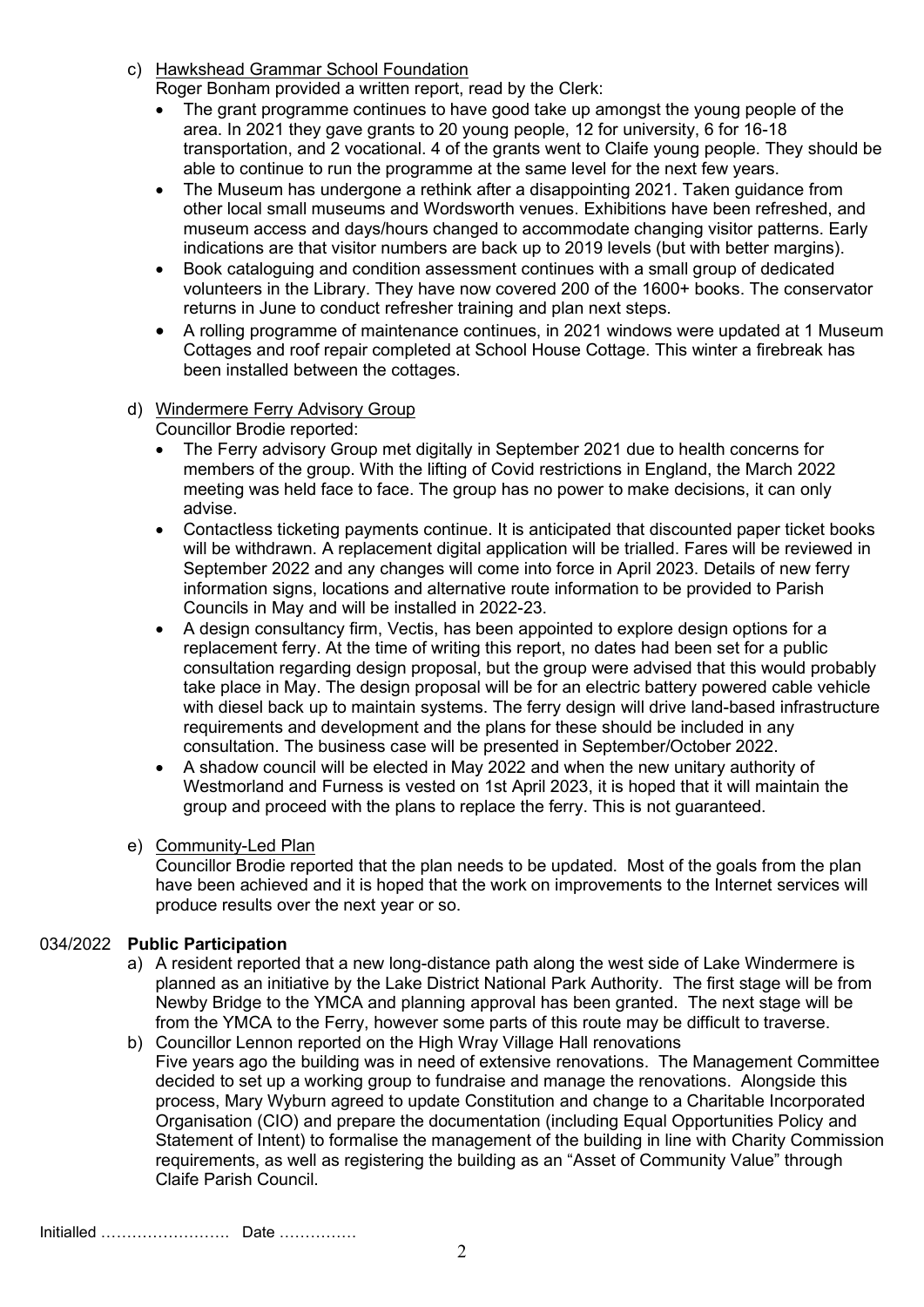The works were planned in three phases. The first phase (2018) was installing a modern electric heating system. The second phase (2019) was to upgrade the kitchen, including insulated wall, newly painted and insulated cupboards. The final phase (2021) was to revamp the washroom facilities, including re-roofing and insulating the washroom extension, and insulating the outside walls. Internal walls were demolished and new stud walls built to house an accessible washroom with fully compliant shower, toilet and basins. A gender-friendly shower room with toilet, wash handbasin and lockable storage cupboard and a third toilet/wash-basin facility all built with heaters, ventilators and easily cleaned surfaces.

Fundraising took a substantial amount of time and effort, including local fundraising activities and applying for local and national grants, some with extremely short deadlines and a total of £46,000 was raised. ACT (Action with Communities in Cumbria) workshops attended by Pat, Mary and Wendy Henry provided invaluable advice and support. Land registration has been applied for and the hall is in a much-improved financially viable state following the government grants received during the pandemic. Feedback from users has been very encouraging, all happily now able to have a more comfortable 'camping-barn' experience.

Councillor Brodie expressed her thanks to Pat and Mary for their contribution to the community in creating such fabulous facilities.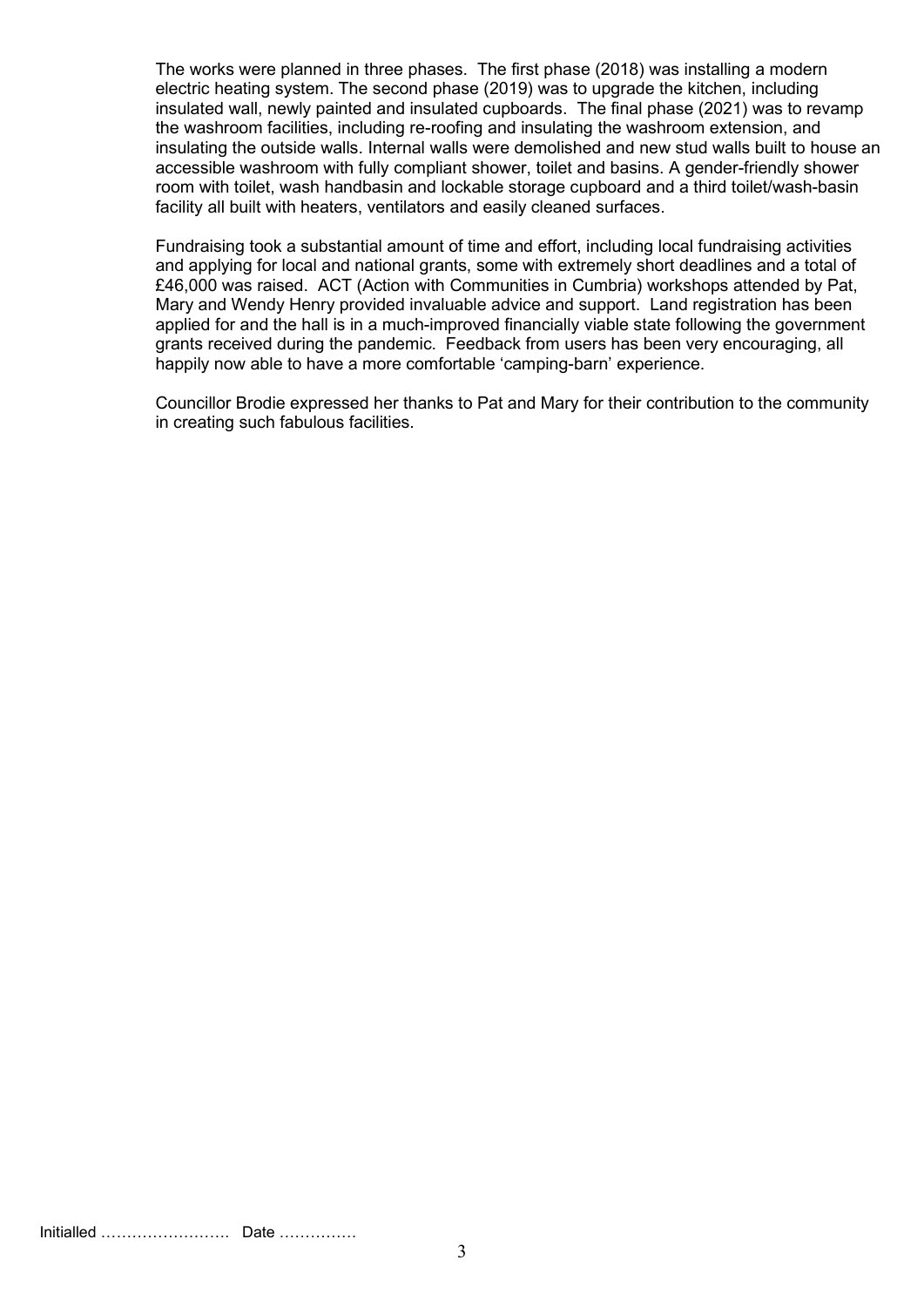#### Claife Parish Council Minutes of the Annual General Meeting of the Parish Meeting held at High Wray Village Hall At 7.30 pm on Tuesday 3rd May 2022

Attendees: Parish Councillors A Brodie (Chair), S Hilton (Vice Chair), K Keighley, P Lennon, J Whitworth, M Wyburn, Parish Clerk L Prescott, Mr J Moffat (National Trust) & 1 member of the public.

#### 035/2022 Chairman

Councillor Lennon proposed and Councillor Hilton seconded Councillor Brodie as Chairman for the Council Year 2022/23. Resolved To appoint Councillor Brodie as Chairman for the Council Year 2022/23.

#### 036/2022 Vice Chairman

Councillor Whitworth proposed and Councillor Lennon seconded Councillor Hilton as Vice Chairman for the Council Year 2022/23.

Resolved To appoint Councillor Hilton as Vice Chairman for the Council Year 2022/23.

#### 037/2022 Apologies Apologies were received and accepted from District Councillors H Troughton and I Wharton.

- 038/2022 Requests for Dispensation None received.
- 039/2022 Declarations of Interest None received.

#### 040/2022 Minutes

**Resolved** The council approved the minutes of the last Annual General Meeting held on  $24<sup>th</sup>$  May 2021.

#### 041/2022 To appoint Representatives to Outside Bodies

Resolved The following representatives were appointed to represent Claife Parish Council: The Braithwaite Hall Trust – Councillor S Hilton Hawkshead Market Hall Trust – Councillor S Hilton Hawkshead Grammar School Foundation – Mr R Bonham Windermere Ferry Advisory Group – Councillor A Brodie Hawkshead Parish Council (re Ferry Group) – Councillor A Brodie

#### 042/2022 To appoint Committees and Sub-Committees

Resolved To appoint the following:

- a) Local Housing Sub-Committee Councillors A Brodie, K Keighley & J Whitworth.
- b) Lead on initiatives from the Community Led Plan Councillor A Brodie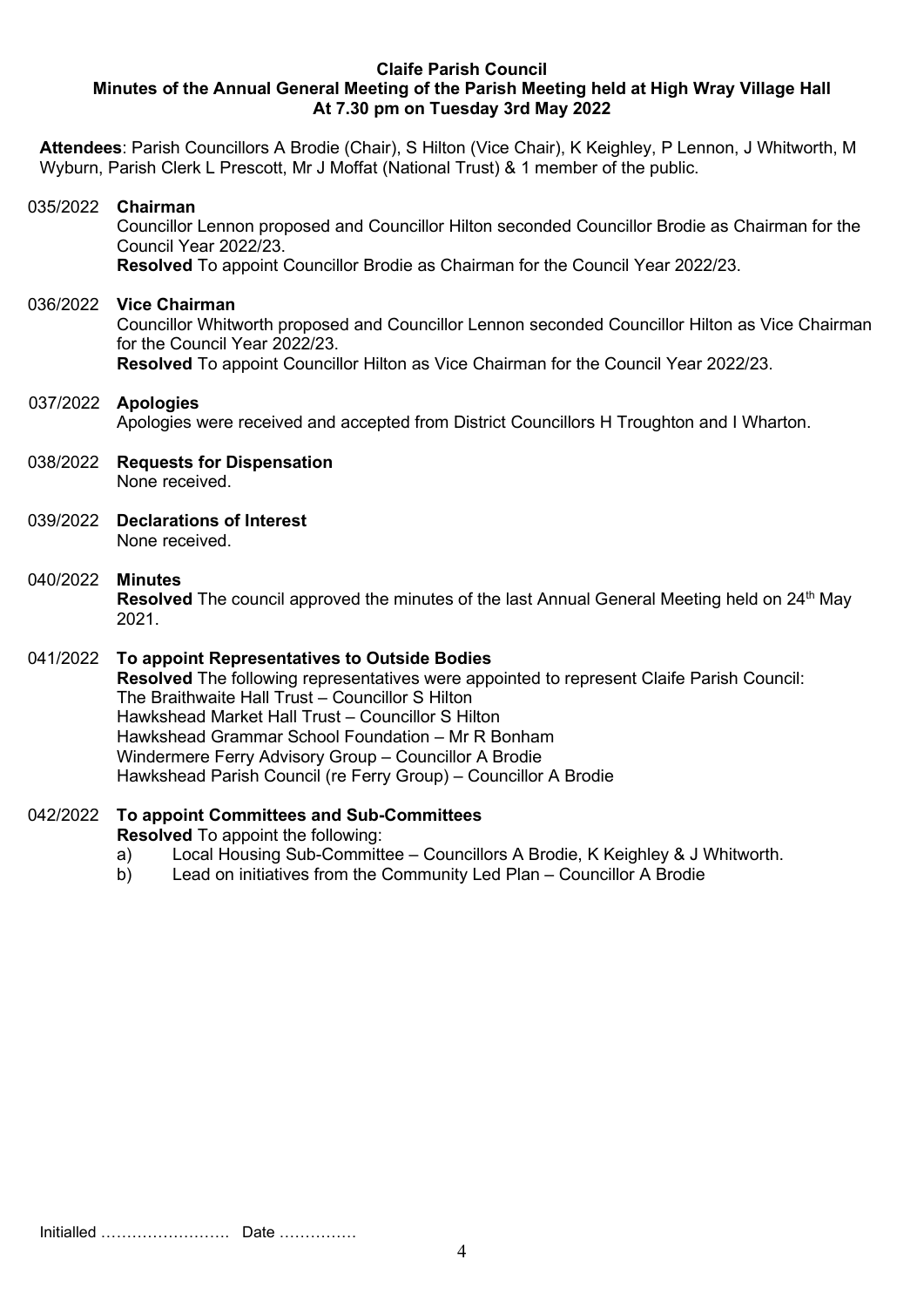#### Claife Parish Council Minutes of Parish Council Meeting held at High Wray Village Hall Following the Annual General Meeting of the Parish Council on Tuesday 3rd May 2022

Attendees: Parish Councillors A Brodie (Chair), S Hilton (Vice Chair), K Keighley, P Lennon, J Whitworth, M Wyburn, Parish Clerk L Prescott, Mr J Moffat (National Trust) & 1 member of the public.

#### 043/2022 Apologies

Apologies were received and accepted from District Councillors H Troughton and I Wharton.

- 044/2022 Requests for Dispensation None received.
- 045/2022 Declarations of Interest

None received.

### 046/2022 Minutes

Resolved The council approved the minutes of the last meeting held on 15<sup>th</sup> March 2022.

#### 047/2022 Public Participation

a) Reports were received as follows:

i) Police

The Clerk reported that the Police reported the following incidents in February 2022 for the Coniston Area: 5 violent and sexual offences, 2 thefts, 1 burglary & 1 criminal damage and arson.

- ii) County Councillor
- No report. iii) District Councillor
- No report.
- iv) National Trust
	- Mr Moffat reported

Some of their properties will shortly be to let, although due to difficulty finding contactors and increasing costs it is taking longer than usual to re-let. Also the Towerbank Arms is being advertised to lease.

All their sites are now open but due to difficulties recruiting staff they are not yet opening indoor sites as planned. Hill Top is still operating on a booking system which has helped with the parking situation. More people are walking and cycling, which supports their aim to be car free. The ferry is an essential part of this aim. Base Camp remains closed, its 50<sup>th</sup> anniversary is approaching and decisions have to be made how to best use the site. Visitor numbers this year are lower than in recent years. All their paths are open, but not all completely clear following the trees which were felled during the storms. Work to clear the west shore path will now take place in September 2022 as they need to close the paths using the planning procedures to undertake the work. Over £600,000 worth of damage was caused by the storms which is not covered by insurance. Ash dieback and larch disease are increasing, as well as a new disease affecting douglas fir so timber work will continue throughout the year. Contractors are required to clear any mud they deposit on roads during extraction. The Trust plan to install a defibrillator at High Wray due to visitor numbers. They are putting in place measures to limit the use of land at Harrowslack which has been used for wild camping with the resultant issues of fires and toileting problems. He is in communication with the Claife Café regarding their sign and a planning application will be required.

b) Members of the Public No comments.

#### 048/2022 Councillor Matters

Councillor Whitworth raised concerns in relation to the speed of vehicles turning into Wray Road from Hawkshead B5286 road at speed. This junction is in Hawkshead Parish, so will be referred to Hawkshead Parish Council.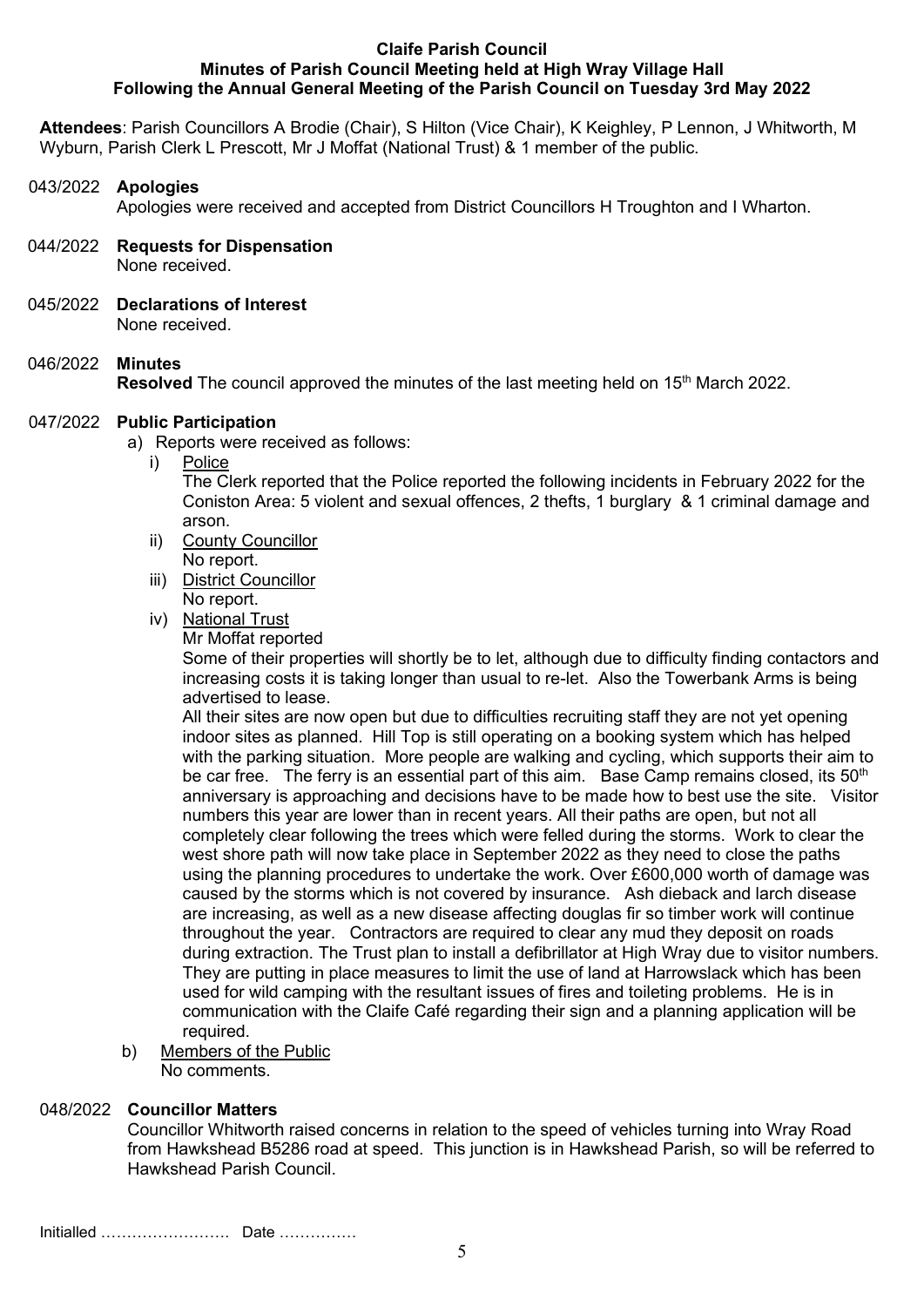## 049/2022 Updates on Ongoing Issues and Actions

# a) Windermere Ferry

Councillor Brodie referred to the report submitted to the Annual Meeting (033/2022d) and advised she has emailed Angela Jones regarding the consultation but does not expect a response until after the forthcoming elections.

### b) Refurbishment of Near & Far Sawrey Noticeboards

Councillor Hilton reported that the Far Sawrey noticeboard is in a very poor condition and due to its location under trees proposed that it is replaced with one made of a material that will not rot. A new noticeboard could be bolted onto the current frame. He also reported that he will be able to repair the Near Sawrey Noticeboard.

Resolved Councillor Hilton will measure the existing Far Sawrey Noticeboard and the Clerk will research available noticeboards in alternative materials.

# 050/2022 Council Land

a) Land Registration

Noted that Councillor Brodie and the Clerk met and collated documents in relation to the Land Registrations. Noted that the valuations have been received by the Parish Council.

b) Agreements between Parish Council and Tarn Hill Trustees The Councillors received the final document. Resolved Councillor Brodie to sign the document on behalf of the Parish Council and Councillor Hilton to submit the document to the Trustees for their signature.

### 051/2022 New Agenda items

a) Nature Recovery Strategy online meeting

The Clerk reported that she and Councillor Lennon attended this online meeting. The information was as previously reported by Councillor Keighley, outling the Cumbria Wildlife Trust plans to resurvey County Wildlife Sites (which are important for wildlife but not SSSIs) and improving wildlife corridors. They were asked whether they could provide details of the Cumbria Wildlife Sites in the Parish but advised they could not.

- b) Market Hall, Hawkshead Covered in the Annual Parish meeting report (033/2022b).
- c) Noticeboard update arrangements Resolved That Councillor Whitworth will update the High Wray Noticeboard and Councillors Brodie, Hilton and Keighley will update the Near and Far Sawrey Noticeboards.
- d) Parish Elections to the LDNPA Resolved Not to submit a candidate.
- e) Windermere Big Lake Survey Councillor Brodie has volunteered to take part. Sampling of water, from Windermere and becks that flow into it, will take place on June 26th.
- f) NALC Sector Finance Survey Resolved Not to submit a response.
- g) Recruitment of a new Parish Lengthsman

This has been advertised and Hawkshead are also advertising as they employed the same lengthsman. The job description may need to be amended.

Resolved Job description to be circulated for consideration.

# 052/2022 Planning Applications

a) The following planning applications were considered:

i) 7/2022/5106. High Cunsey Farm, Cunsey, Ambleside, LA22 0LT. Construction of new boathouse with dayroom, new timber jetty, extension to existing timber jetty, localised dredging and associated site works.

Resolved To object to the application due to the location, overdevelopment, facilities, sewage disposal, light pollution and the length of the new jetty.

ii) T/2022/0033 Firbank, Far Sawrey, Ambleside, Cumbria, LA22 0LQ. G1 - G1 - Fell 1 x sycamore sapling & 1 x Lawson cypress. G2 - Fell a selection of Western red cedar. G3 -